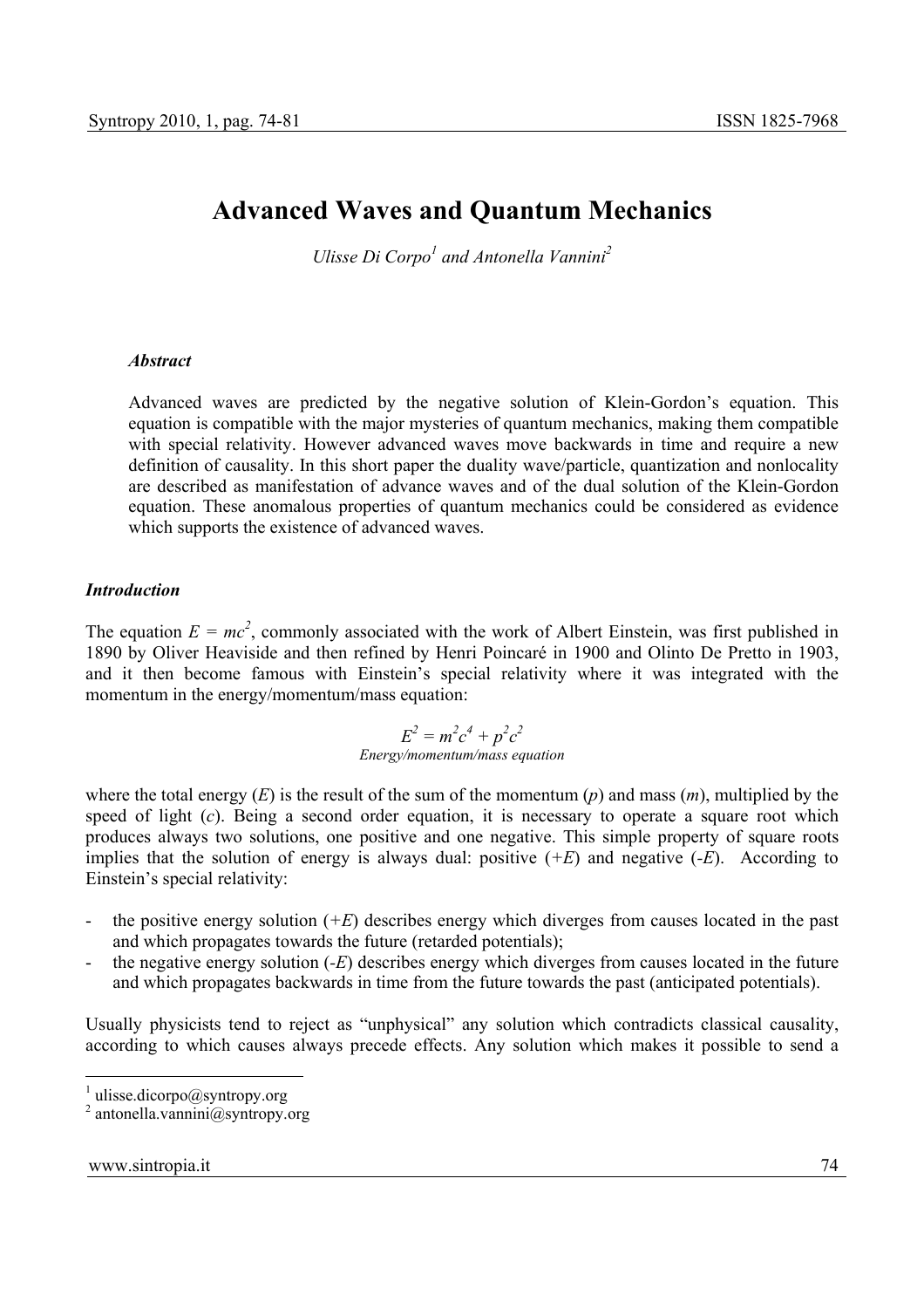signal backwards in time is usually rejected. For this reason the negative energy solution was immediately considered impossible, a mathematical trick, because it implied the existence of causes located in the future which retroacted on the past. This absurd situation was automatically solved in inertial systems in which the momentum (*p*) is equal to zero. When the momentum equals to zero  $c^2 p^2 = 0$  the equation simplifies in the famous  $E = mc^2$  which has only positive solutions (+E).

However when the Schrödinger ( $\psi$ ) wave equation is turned into a relativistically invariant equation:

 $E\psi = \sqrt{p^2 + m^2\psi}$ *Klein-Gordon's relativistically invariant wave equation* 

both solutions of the equation need to be considered as a possibility, even a non physical negative energy has to be considered as a possibility. According to Klein-Gordon's equation:

- the positive solution  $(FE\psi)$  describes waves which diverge from causes located in the past and which propagate towards the future (retarded waves);
- the negative solution  $(-E\psi)$  describes waves which diverge from causes located in the future and which propagate backwards in time from the future towards the past (advanced waves).

#### *Quantization, Planck's constant and unitary time*

At the end of the 18th Century Lord Rayleigh and Sir James Jeans tried to extend the equipartition theorem of classical statistical mechanics in order to describe thermal radiations.

In classical statistical mechanics, the equipartition theorem is a general formula that relates the temperature of a system with its average energies. The idea is that energy is shared equally among its various forms.

When applied to waves, the equipartition theorem predicted that a body would emit radiations with infinite power, as it would all concentrate in the ultraviolet wavelength. This prediction was named the "ultraviolet catastrophe", but fortunately it was not observed in nature. This paradox was solved on 14 December 1900 when Max Planck presented a paper, at the German Physical Society, according to which energy is quantized. Planck assumed that energy does not grow or diminish in a continuous way, but according to multiples of a basic quantum, which Planck defined as the frequency of the body (v) and a basic constant which is now known to be equal to  $6,6262 \cdot 10^{-34}$  joule seconds and which is now named Planck's constant. Planck described thermal radiations as composed of packets (quantum), some small others larger according to the frequency of the body. Below the quantum level, thermal radiation disappeared, avoiding in this way the formation of infinite peaks of radiation and solving in this way the ultraviolet catastrophe paradox.

December 14 1900 is now remembered as the starting date of quantum mechanics. However Planck himself remained unconvinced about his discovery as he could not answer the question "*why a*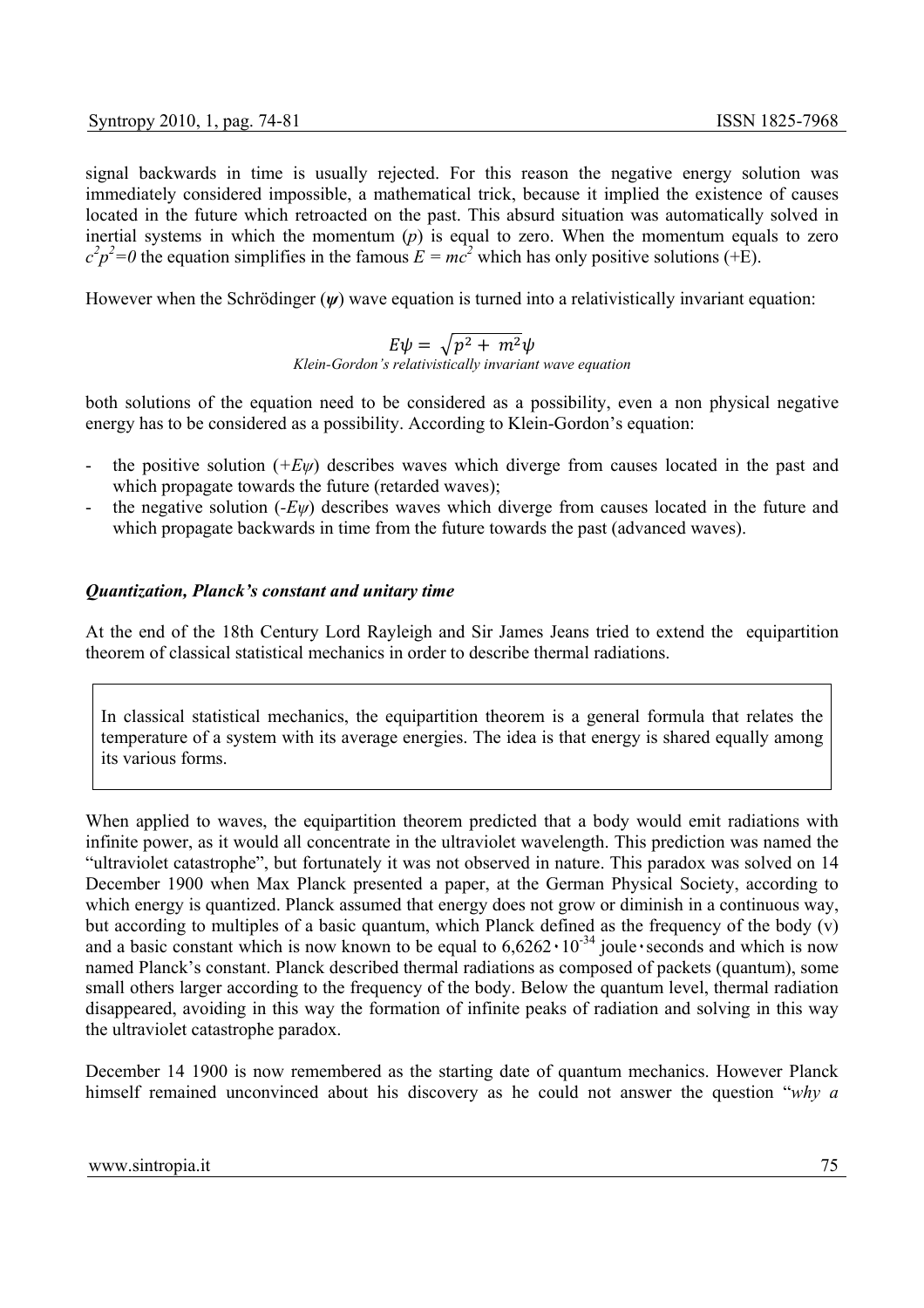*quantum?*"; this question has not been answered yet and remains one of the mysteries of quantum mechanics.

The dual solution of Klein-Gordon's equation suggests an explanation, based on the fact that in the universe two opposite forces would take place:

- 1. expansive forces associated with time moving forwards;
- 2. cohesive forces associated with time moving backwards.

In our expanding universe, expansive forces prevail and therefore time moves forward, whereas in systems where expansive and cohesive forces are balanced, such as the atoms, a sequence of expansive and cohesive phases should take place. During the expansive phase time would move forwards, whereas during the cohesive phase time would move backwards. According to this model of the atom based on a sequence of expansive and cohesive phases:

- atoms can emit energy only during the expansive phase and not during the cohesive phase, resulting in quantized emissions of energy;
- − atoms can absorb energy only during the cohesive phase and not during the expansion phase, resulting in quantized absorption of energy and matter;
- − each cycle of expansion and contraction would coincide with a fundamental unit under which it is not possible to go (Planck's constant);
- − in the expanding phase time would move forwards, whereas in the cohesive phase time would move backwards. As a whole, time, at the subatomic level, would result to be unitary: past, present and future would coincide.

According to this model the quantization of energy can be considered an empirical evidence of the validity of the dual solution of Klein-Gordon's equation and of the model of the atom based on phases of expansion and contraction.

#### *Wave/particle duality*

On 24 November 1803 Thomas Young presented, at the Royal Society of London, the double slit experiment demonstrating that light is a wave:

 "*The experiment I am about to relate (…) may be repeated with great ease, whenever the sun shines, and without any other apparatus than is at hand to everyone*".

Young's experiment was very simple in design: a narrow ray of sunlight shines through a pinhole in a cardboard, the light then goes through two pinholes in a second cardboard, and then ends on a white flat surface creating patterns of lines, light and dark. (Fig. 1) which Young explained as a consequence of the interference among light waves. White lines (constructive interference) are shown when light waves add up, whereas dark lines (destructive interference) are shown when they do not add up.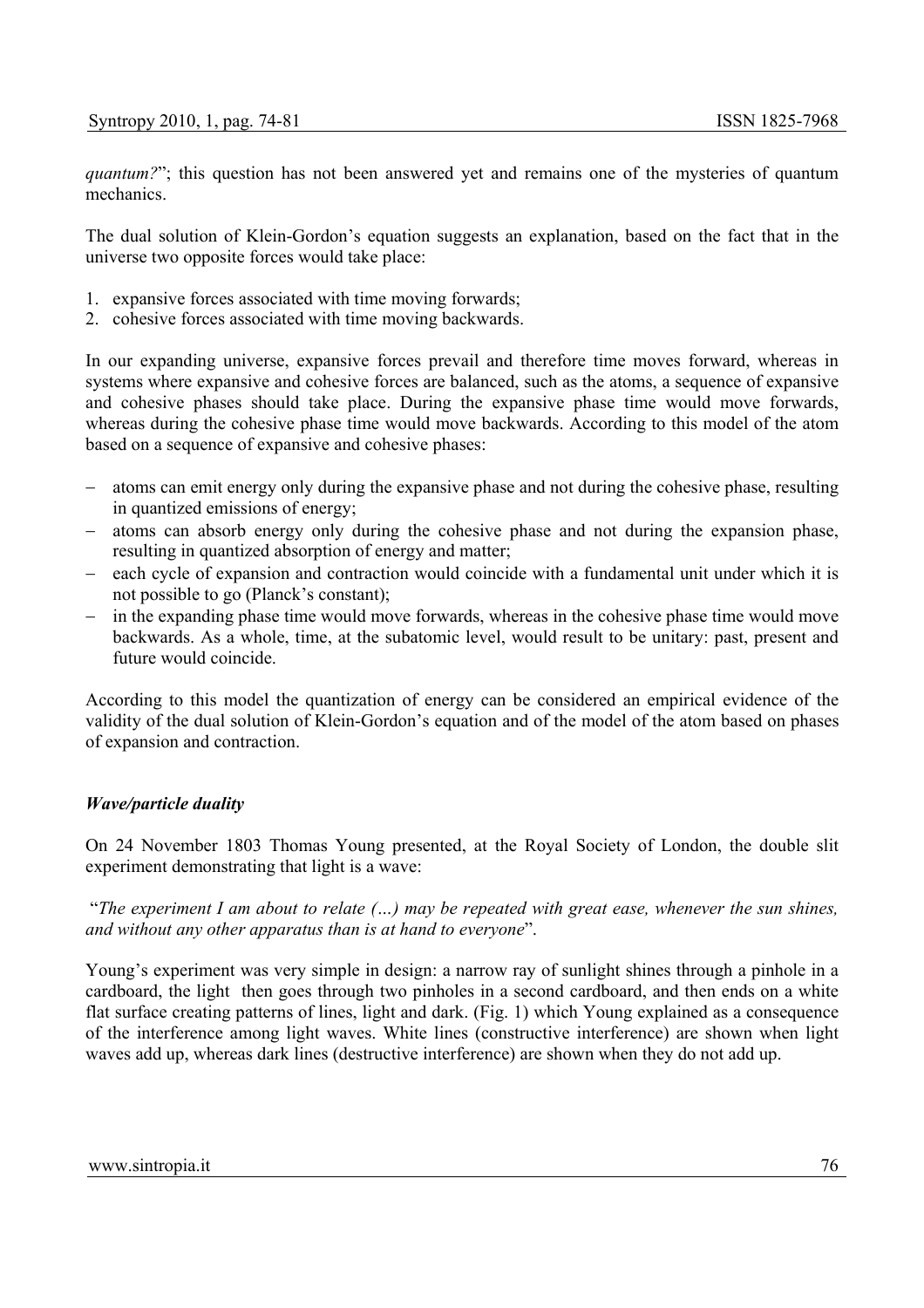

 *Diffraction waves*  Fig. 1 – *Thomas Young's double slit experiment* 

Young's experiment was generally accepted as the demonstration of the fact that light propagates as waves. If light were made of particles, the interference pattern would not have shown up, but only two well localized dots of light would have been observed in association with the pinholes in the cardboard. Instead, in the double slit experiment, the brightest line is located between the two pinholes, in what would have been expected to be a dark area (Fig. 2).



Fig. 2 – *Light patterns in Young's experiment* 

Young's experiment has been considered the fundamental demonstration of the wave properties of light until Quantum Mechanics started to disclose the dual nature of matter: waves and particles at the same time.

Young's experiment can now be performed using single electrons. Electrons used in a double slit experiment produce an interference pattern and therefore behave as waves, but at their arrival they give place to a point of light, behaving as particles. Do electrons travel as waves and arrive as particles?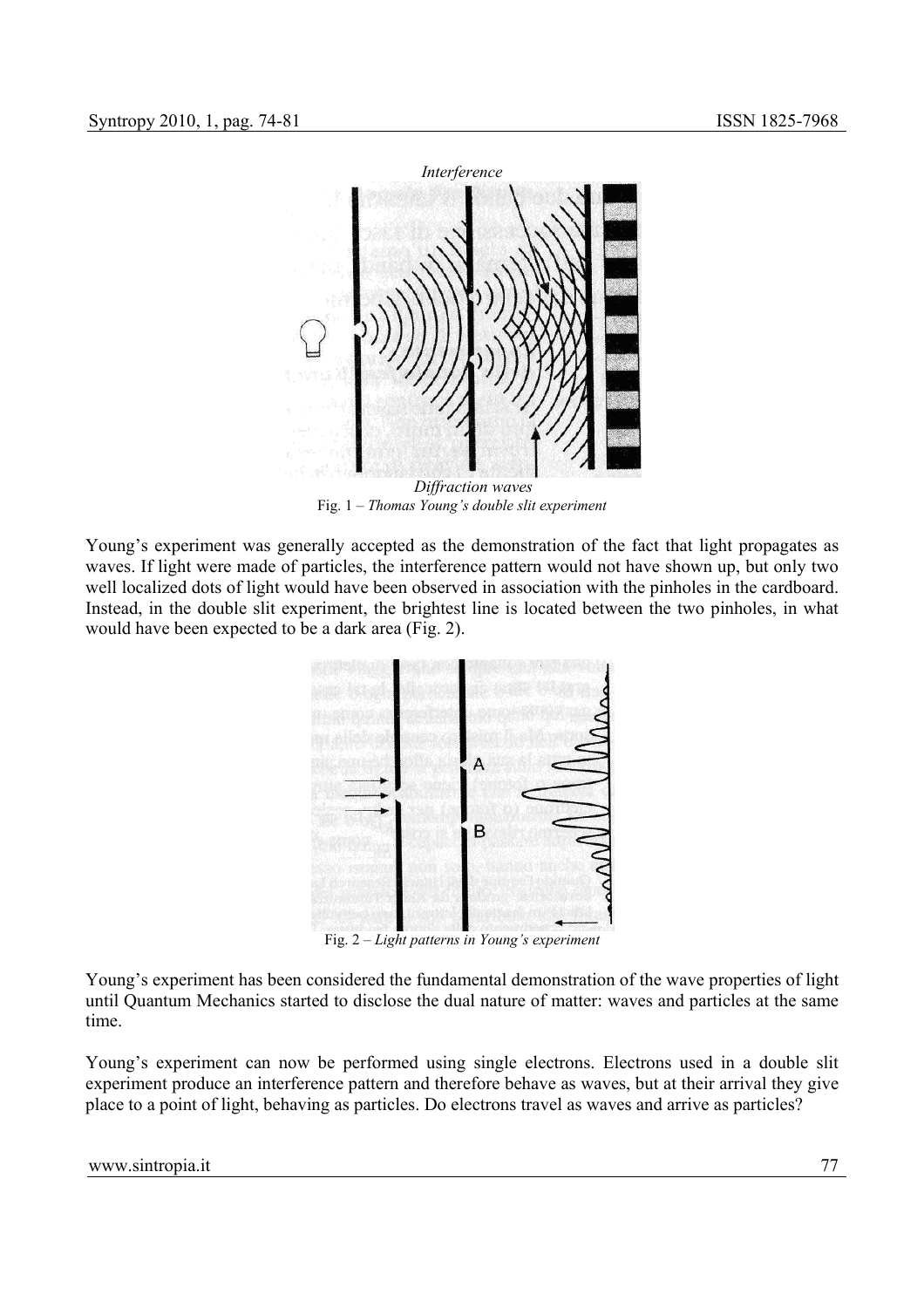

Fig. 3 – *Double slit experiment using electrons a) 10 electrons; b) 100 electrons; c) 3.000 electrons; d) 20.000; e) 70.000 electrons.* 

If electrons were particles we could conclude that they would go through one of the two slits, but the interference patterns shows that they behave as waves going through the two slits at the same time. Quantum entities seem to be capable of going through the two slits at the same time and know how to contribute to the interference pattern.

According to Richard Feynman: "*The double slit experiment is a phenomenon which is impossible, absolutely impossible, to explain in any classical way, and which has in it the heart of quantum mechanics. In reality, it contains the only mystery, the peculiarities of quantum mechanics.*" (Feynman 2001). Richard Feynman considered this experiment so important that he dedicated to it the first chapter of the third volume of his famous "*Lectures on Physics*".

In 1986 John Cramer of the Washington State University developed the Transactional Interpretation of quantum mechanics. This interpretation starts from the dual solution of Klein-Gordon's equation and arrives at the conclusion that the dual manifestation waves/particles is the consequence of the dual causality: past/future. Whereas a particle can be considered the manifestation of a cause which has been determined (and therefore arrives from the past), the wave can be considered as a cause which still has to be determined (and therefore comes from the future). Klein-Gordon's equation implies that emitters come from the past (diverging waves) whereas absorbers come from the future (converging waves) and describes physical reality as a continuous interaction between emitters and absorbers. Without one of these two forms of causality no transition of matter or energy would be possible. For example, if only classical causality would exist a battery could have only one polarity which emits electrons. On the contrary, two poles are needed, one which emits and one which absorbs. In the absence of this duality, if we only touch the emitting pole  $(-)$  or the absorbing pole  $(+)$  no electricity is released.

According to the Transactional Interpretation, this continuous interplay of causality and retrocausality (emitters/absorbers) takes the form of this dual manifestation of matter (wave/particle). The fact that matter always shows in this dual manifestation can be considered an evidence which supports the validity of Klein-Gordon's equation.

# *Nonlocality*

The Copenhagen Interpretation of quantum mechanics, inspired by the works of Niels Bohr and Werner Heisenberg, explains the duality wave/particle stating that the particle propagates as a wave and when the wave is measured (observed) it collapses into a particle. This interpretation concludes that the act of observation creates reality, since it makes the wave collapse into a particle. According to this interpretation the collapse of the wave function (the collapse of the wave into a particle) happens in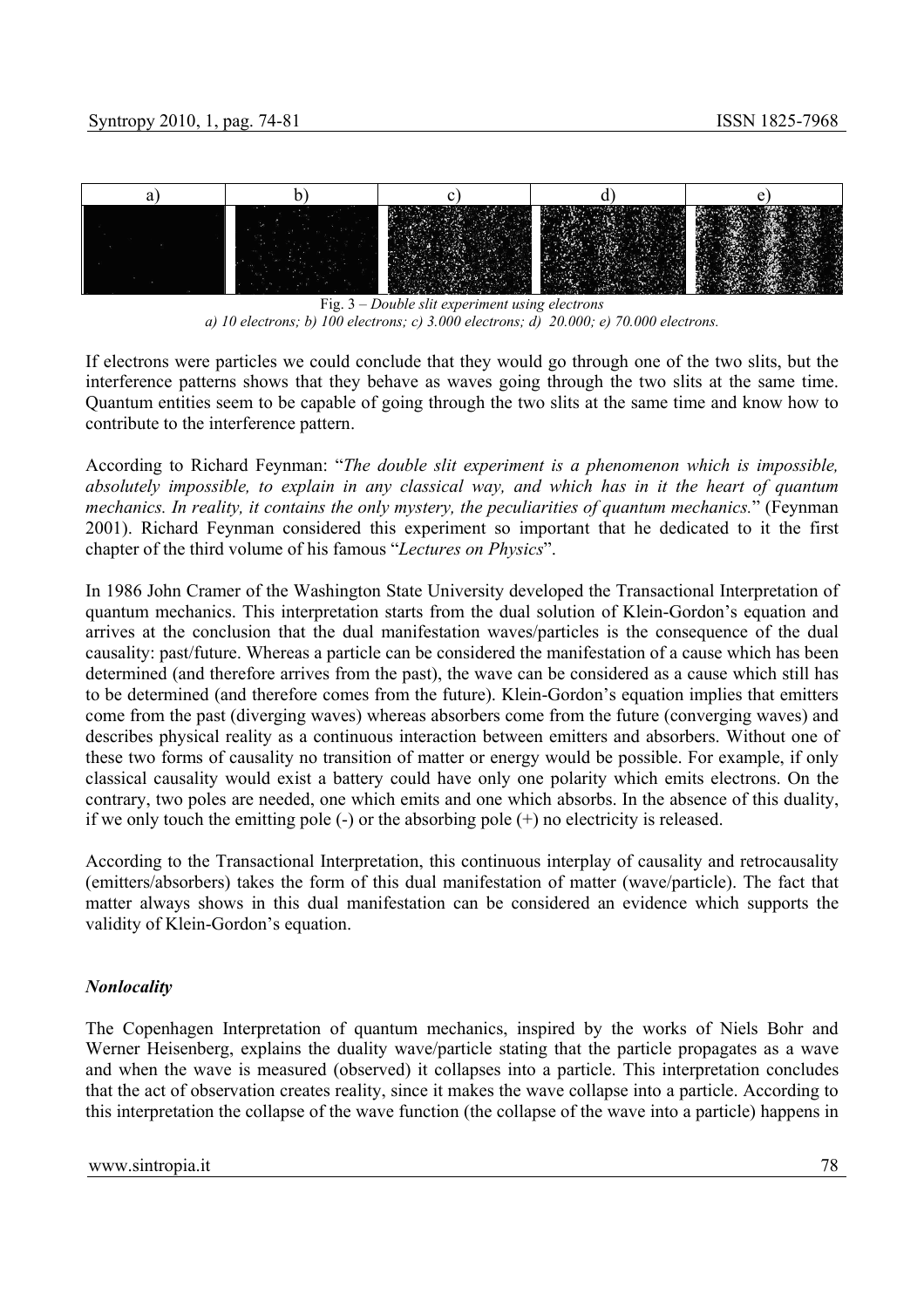the same moment in all the points of the wave. This requires an instantaneous propagation of information which violates the limit of the speed of light which Einsten had discovered as the limit in the propagation of information and causality.

According to the Copenhagen Interpretation consciousness, through the exercise of observation, forces the wave function to collapse into a particle. This interpretation states that reality is a consequence of consciousness, and assumes that consciousness is an immanent property which precedes the formation of reality. The concept of panpsychism was explicitly used by Bohr and Heisenberg.

When Erwin Schrödinger discovered how his wave function had been reinterpreted into a probability function with mystical implications, he commented: *"I don't like it, and I am sorry I ever had anything to do with it".* Einstein immediately refused the interpretation of Copenhagen stating that the use of the observer, of consciousness and probability proved the incompleteness of the interpretation. According to Einstein a scientific theory had to use causality: "*God does not play dice with the universe!*"

According to Einstein, causality is always local and information can only travel at speeds lower or equal to the speed of light, never faster. Starting from these assumptions Einstein refused the idea that information relative to the collapse of the wave function could travel faster than light and, in 1934, he formulated these considerations in the EPR paradox (named after the initials of Einstein-Podolsky-Rosen) which remained unanswered for more than 50 years.

In 1924 Pauli discovered that electrons have a spin, and that in a specific orbit only two electrons, with opposite spins, can find place (Pauli's exclusion principle). According to this principle any couple of electrons, which shared the same orbit, remain entangled showing opposite spins independently from their distance. The Copenhagen Interpretation predicts that when the measurement is performed on one photon it instantaneously determines the state of the second photon, whichever is the distance. This is what Einstein named "*a spooky action at a distance*".

EPR had been presented as a conceptual experiment, in order to demonstrate the absurdity of this interpretation, raising a logical contradiction. No one expected that the EPR experiment could be really performed.

In 1952 David Bohm suggested to replace electrons with photons in the EPR experiment, and in 1964 John Bell showed that the change introduced by Bohm opened the way to the possibility of a real experiment. At that times even Bell did not believe that the experiment could be performed, but 20 years later several groups had developed the precision of measurements required, and in 1982 Alain Aspect published the results of an experiment which showed that Einstein was wrong and that nonlocality was real.

Aspect's experiment measured the polarization of photons. It is possible to force an atom to produce two entangled photons, which go in opposite directions. Each photon, of an entangled pair, have opposite polarization.

Aspect measured the polarization of photons according to an angle which he could regulate. According to nonlocality, changing the angle with which the polarization of a photon is measured would instantaneously change the measurement effected on the second entangled photon. The experiment was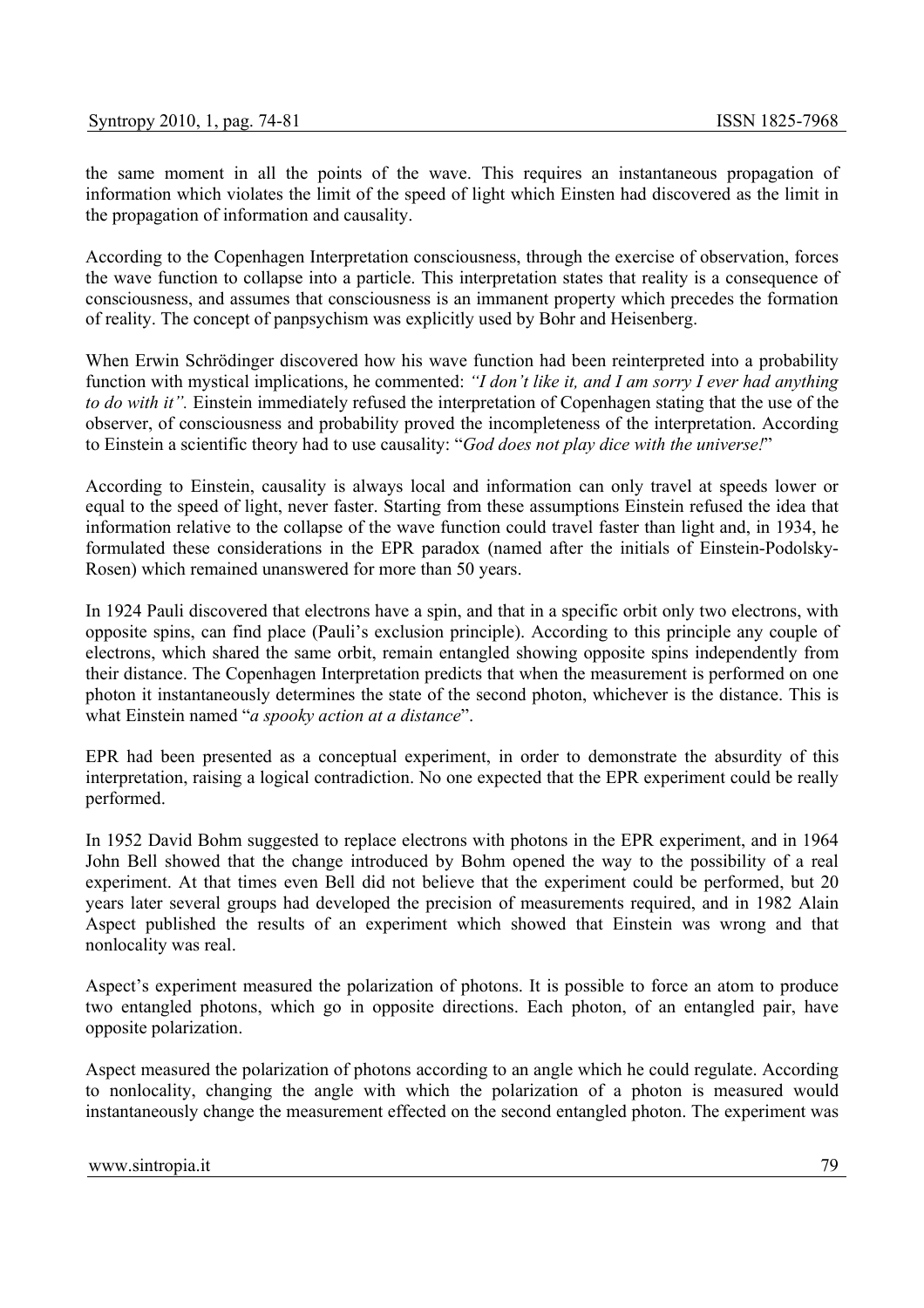conducted on series of entangled pairs of photons. Bell's theorem stated that if locality is true, the measurements of polarization performed on the photons moving through the first apparatus, which could be regulated changing the angle, should always be higher than the measurements performed on the second set of entangled photons (Bell's inequality theorem). Aspect obtained opposite results, violating Bell's theorem and showing that nonlocality is real. Einstein's good sense lost the competition against the unreasonableness of quantum mechanics. Aspect's experiment proved that in nature instantaneous correlations, where information propagates faster than the speed of light, are real and possible.

The dual solution of Klein-Gordon's wave equation offers an explanation of nonlocality which could reconcile Einstein with quantum mechanics, since it describes nonlocality in a totally causal way. Advanced waves move backwards in time and therefore move faster than light. For this reason they can create instantaneous links, correlations, between faraway points in space. The reconciliation between Einstein and quantum mechanics is therefore possible only if the negative solution of Klein-Gordon's equation and advanced waves are considered real. It is important to note that since advanced waves come from the future, they cannot carry information; information is necessarily associated with the past, with an event, a condition which has already been determined and therefore information can be carried only by waves which move forwards in time.

## *Conclusions*

In this paper a concise description of how some of the fundamental mysteries of quantum mechanics can be explained by the advanced waves solution of Klein-Gordon's equation is provided. A totally different vision of quantum mechanics and of the subatomic world, compared to the Standard Model, is outlined. A vision which is totally compatible with the equations and data used in quantum mechanics.

John Cramer, of the Washington State University, developed in 1986 the Transactional Interpretation of quantum mechanics, which is based on the dual solution of Klein-Gordon's equation. This interpretation coincides with the model which was formulated by Luigi Fantappiè in 1942 and shows that once we extend the model to include advance waves, the results obtained by the experiments become totally compatible with the theory, and predictions of the model coincide exactly with the equations used in quantum mechanics.

The dual solution of Klein-Gordon's wave equation allows to solve the mysteries of quantum mechanics, and makes it compatible with special relativity. However this miracle is possible only if we accept that the negative solution is possible, that advanced waves are real and that at the subatomic level time is unitary: past, present and future coincide.